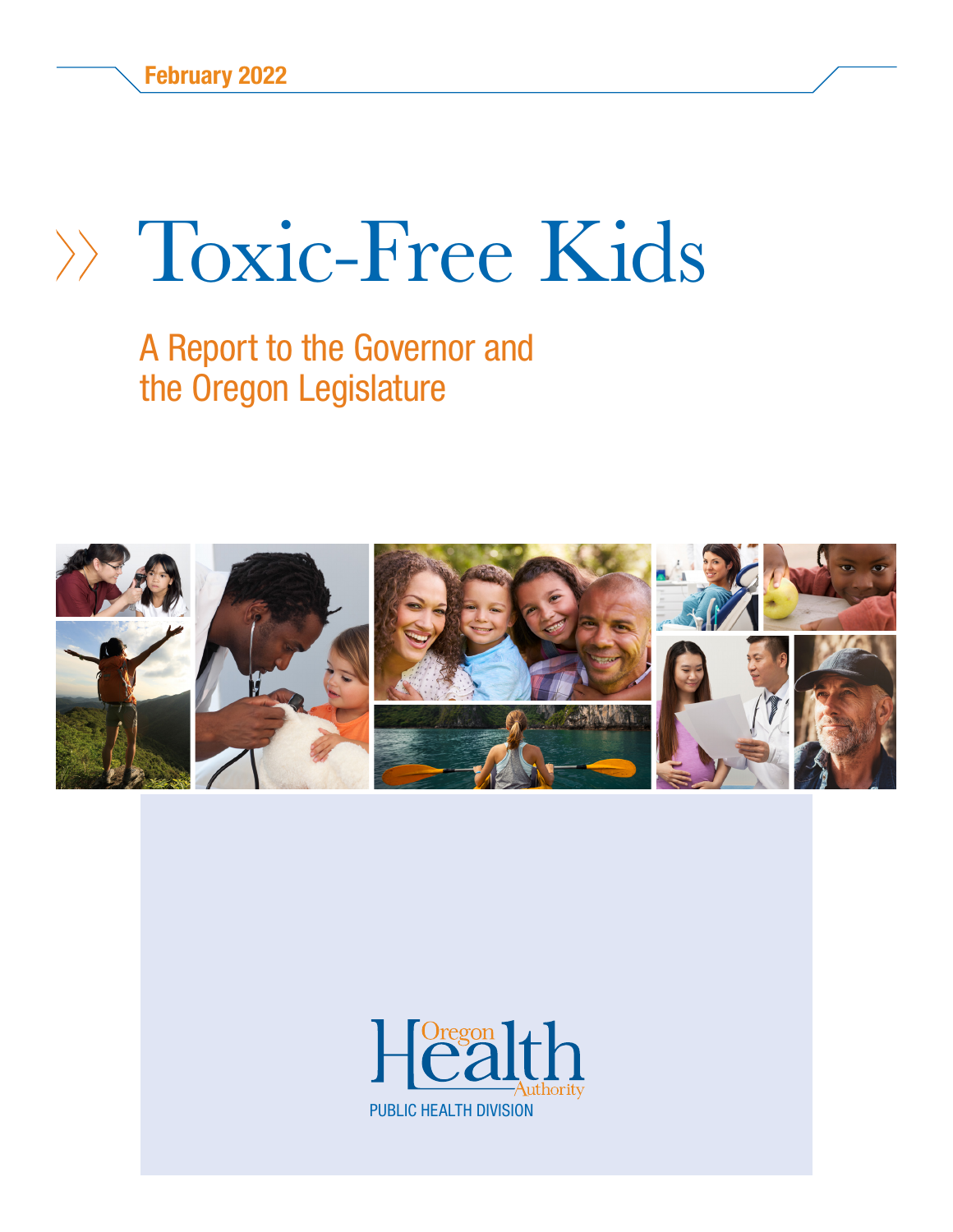# Contents

| >> Potential for children's exposure to chemicals of concern 10 |
|-----------------------------------------------------------------|
| $\gg$ Recommendations for reducing exposure to chemicals of     |
|                                                                 |
|                                                                 |
|                                                                 |
|                                                                 |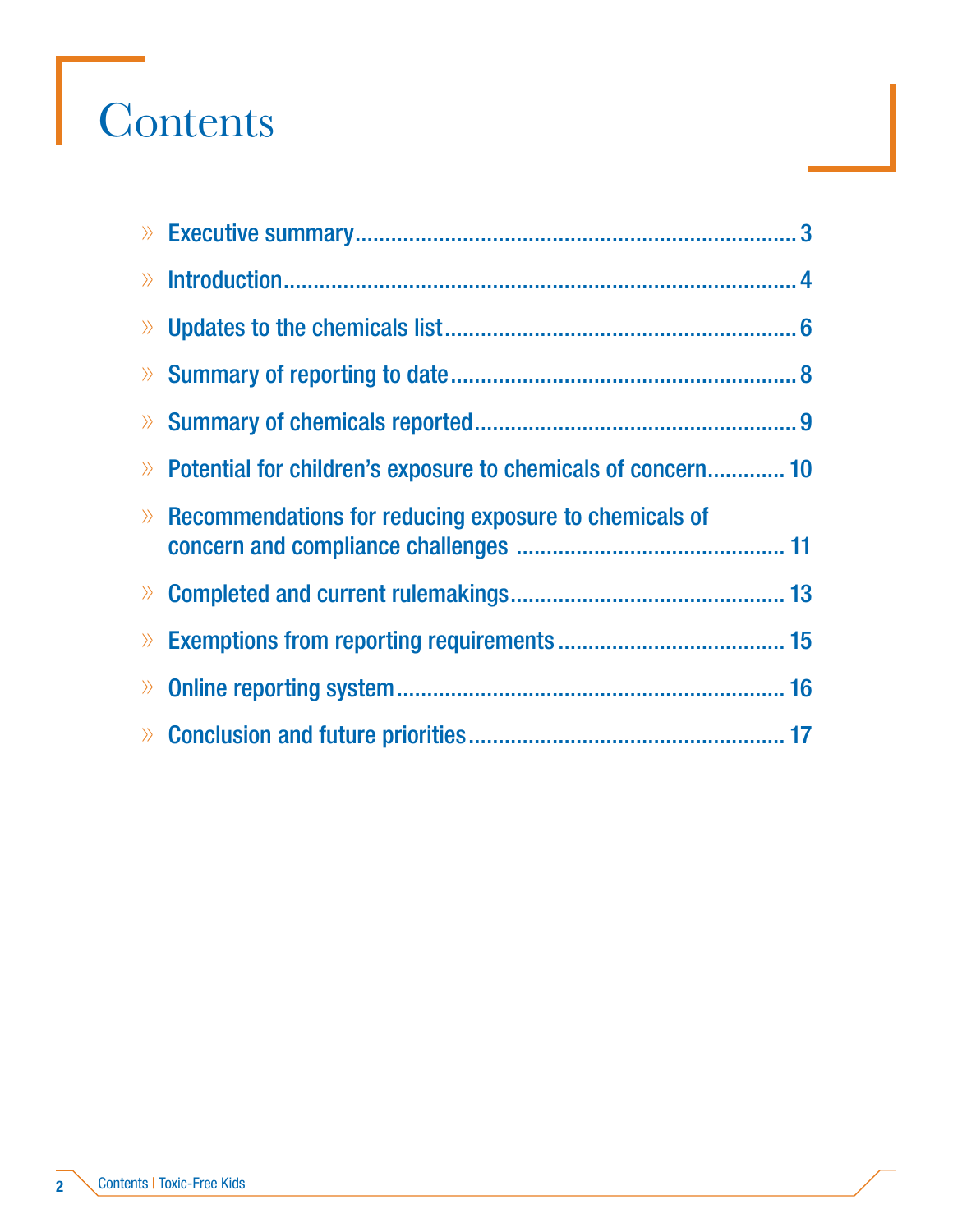### <span id="page-2-0"></span>Executive summary

The Toxic-Free Kids Act (Senate Bill 478; ORS 431A.250) became law during the 2015 legislative session. This law directs the Oregon Health Authority (OHA) to:

- Keep a list of high-priority chemicals of concern for children's health, and
- Report on the presence of those chemicals in products intended for children aged 12 and under based on reports required from manufacturers of those products.

The law applies only to manufacturers with annual worldwide gross sales of \$5 million or more. In addition, the law calls for the eventual phase-out of the use of these chemicals in a subset of children's products.

As required by Senate Bill 478, OHA provides biennial reports to the Legislature on the status of the statute's implementation. The 2019 report to the legislature described OHA's:

- Adoption in the rule of additional high-priority chemicals of concern for children's health
- Development of guidance for manufacturers seeking an exemption from reporting requirements, and
- Implementation of an interim reporting system.

This 2021 biennial report presents program accomplishments in the two years since the last report, including:

- 2019 establishment of a multistate reporting data system allowing manufacturers to satisfy reporting requirements of multiple state programs beginning with the January 2020 biennial reporting period
- March 2021 rules for the removal or substitution of chemicals from certain children's products including a process for waiving the requirement to remove the chemicals, and
- Rulemaking in Fall 2021 resulted in a second update since the law's passage of the list of high-priority chemicals of concern for children's health. This became effective on January 1, 2022.

Development of the chemical removal or substitution rules was the third and final major phase of the Toxic-Free Kids program development, and the most technically challenging. OHA continues to work with partners to develop the procedures required to implement this phase of the Act effectively and efficiently.

The Act also directs OHA to make recommendations for ways to further reduce children's exposure to chemicals of concern. Recommendations include:

- Amending the law to allow Oregon to align its chemical list with Washington's, and
- The requirement of reporting using product names consumers see on store shelves.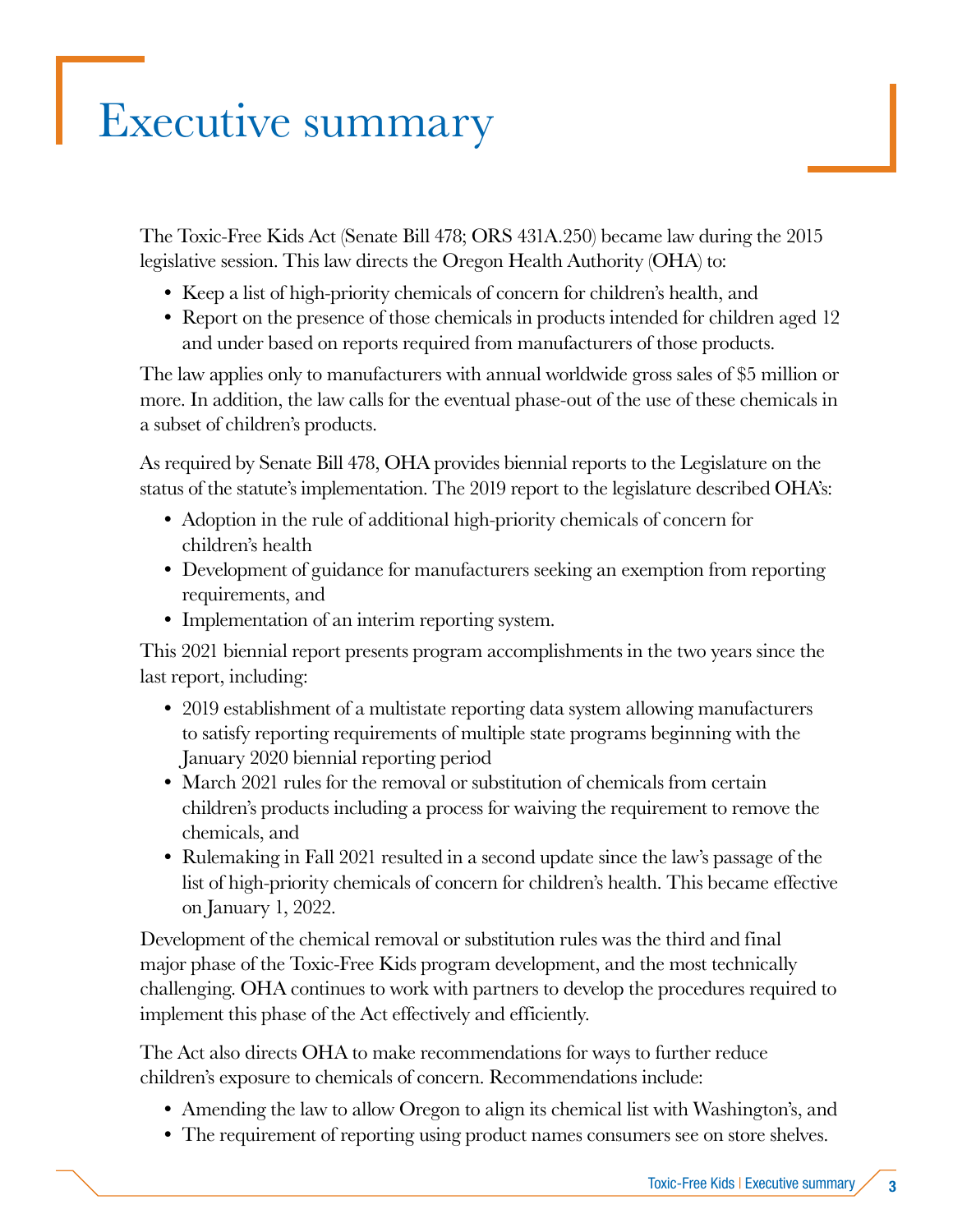#### <span id="page-3-0"></span>Introduction

The Oregon Legislature passed the Toxic-Free Kids Act ("the Act" or TFK), during the 2015 legislative session. The Act, incorporated at Oregon Revised Statutes 431A.250, requires manufacturers of children's products sold in Oregon to report products that contain one or more high-priority chemicals of concern for children's health (chemicals of concern). In addition, manufacturers must ultimately remove these chemicals, replace them with another chemical to make the product less hazardous, or seek a waiver if the chemical is in a children's product that is intended to go in the mouth, a children's cosmetic, or is made or marketed to children under three years old. Products that fall under this law include products marketed to or intended for children 12 years old and under. The Public Health Division of the Oregon Health Authority (OHA) manages the Toxic-Free Kids Program with one full-time staff and support from agency toxicologists and a manager.

ORS 431A.280 requires OHA to provide a biennial report to the Legislative Assembly in September of each odd-numbered year regarding revisions to the list of chemicals of concern for children's health, the number of manufacturers in compliance with notice requirements, and the presence of chemicals in reported products. The Act also calls for information on the potential for exposure to the chemicals of concern in children's products based on the number of children's products sold or offered for sale, likely exposure routes and typical use patterns as well as recommendations to limit, reduce or prevent exposure to chemicals of concern based on an analysis of the data collected. This report provides information on each of these elements. It also summarizes completed and current rulemakings, the reporting exemption process and the multistate reporting system for the program.

Additional key aspects of the TFK Program to report include:

- Manufacturers made 7,759 distinct reports of chemicals of concern in product components sold in the state from 2017 to 2019. Of these, 22 percent, or approximately 1,700 components, are subject to the requirement to remove or substitute chemicals or obtain a waiver by January 2022.
- Fewer manufacturers reported by the second biennial reporting date (January 1, 2020) than the law's initial 2018 biennial reporting deadline. OHA undertook compliance efforts that increased reporting. However, COVID pandemic-related shutdowns and layoffs by manufacturers still affected compliance with reporting.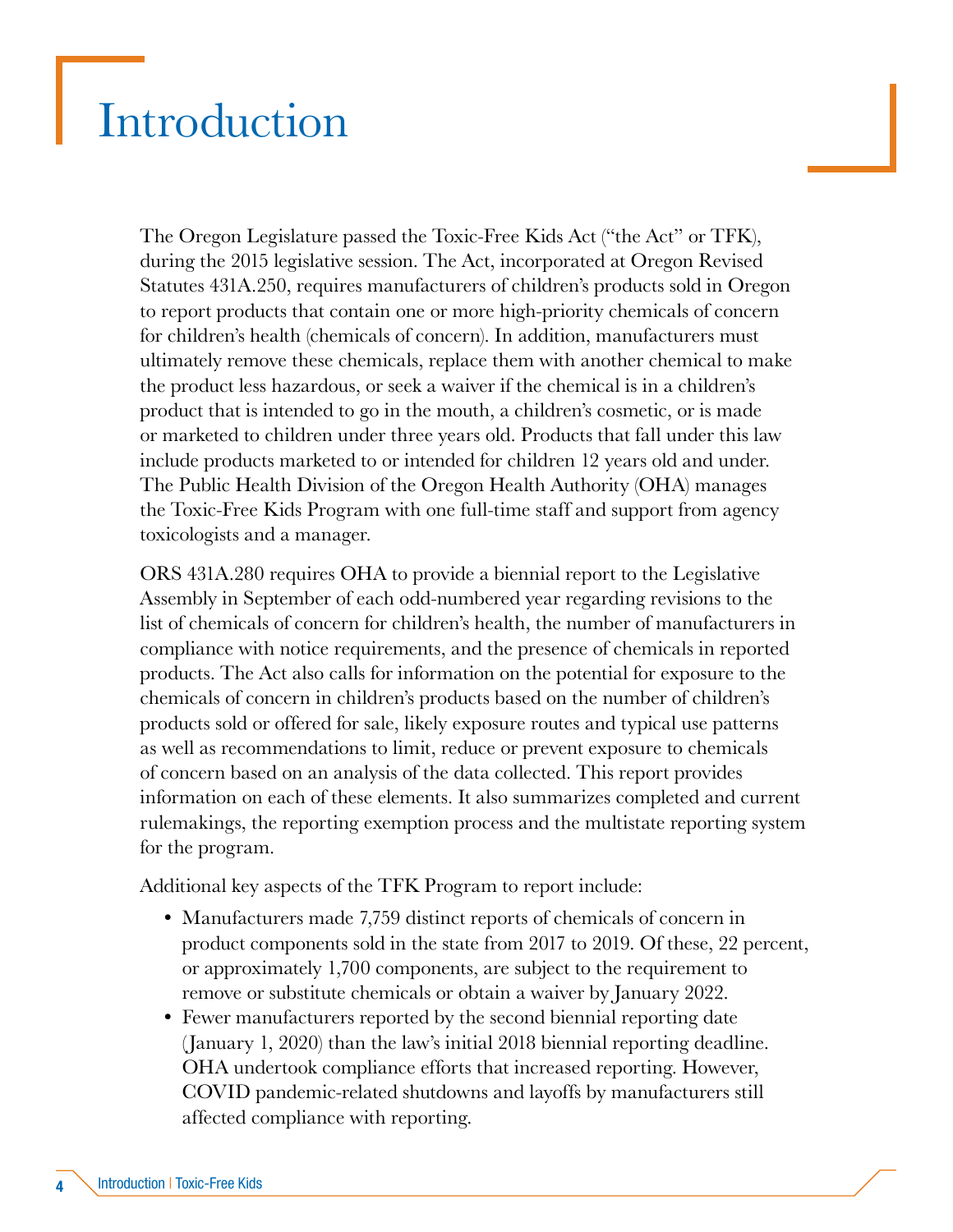• So far, five manufacturers reported removal of chemicals of concern from previously reported children's products or from ceasing to sell such products in Oregon, with more anticipated by the January 1, 2022 deadline.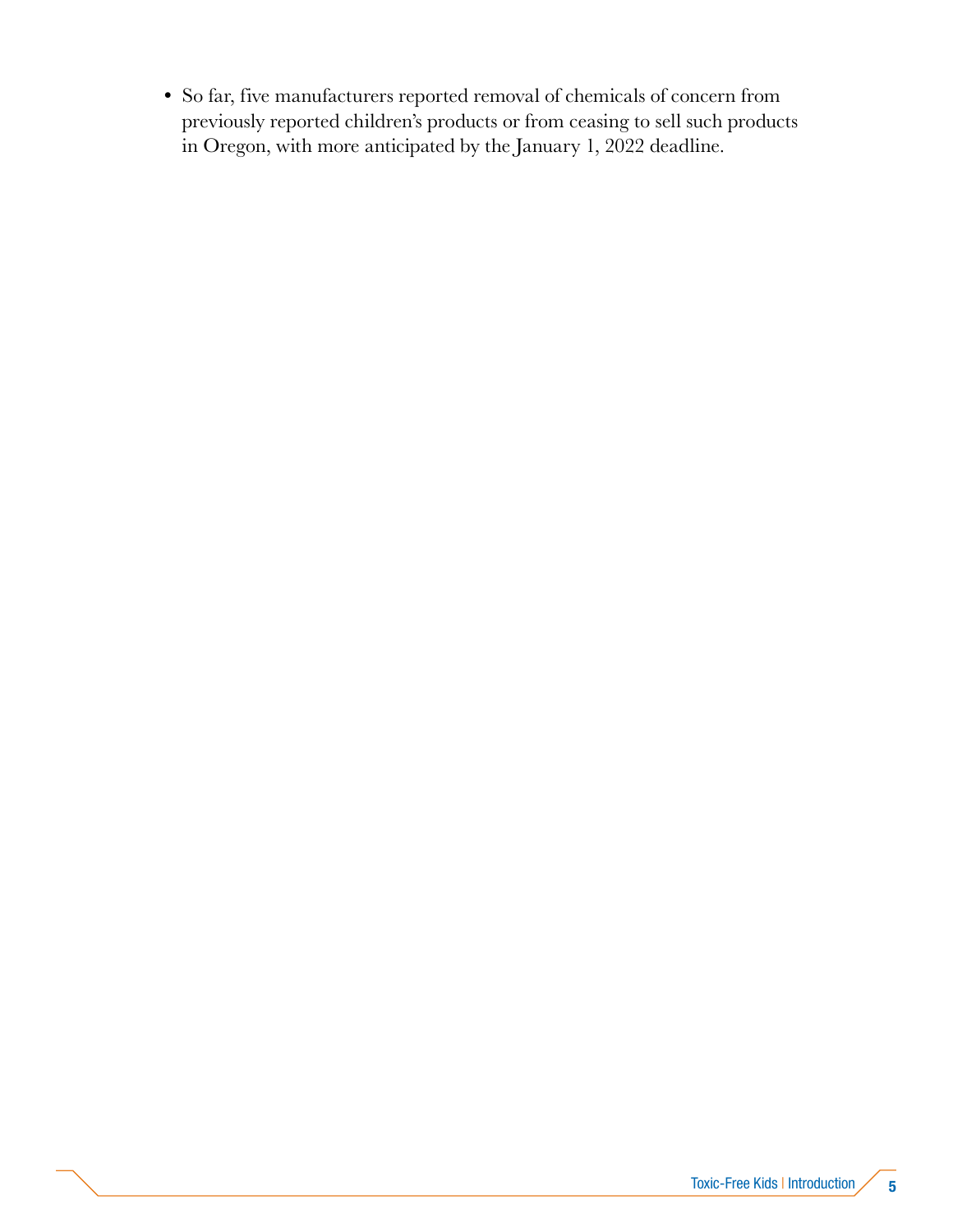### <span id="page-5-0"></span>Updates to the chemicals list

ORS 431A.280(1) requires OHA to report on revisions to the list of high-priority chemicals of concern for children's health. OHA convened a rule advisory committee (RAC) in September 2021 and is currently conducting a rulemaking process with the adopted rules to be effective January 1, 2022. OHA is proposing to add five chemicals from the high-priority chemical list contained in Oregon Administrative Rule (OAR) 333-016-2020, listed in Table 1.

#### Table 1

| <b>Chemicals currently proposed to be added</b> |                               |  |  |
|-------------------------------------------------|-------------------------------|--|--|
|                                                 | Dicyclohexyl phthalate        |  |  |
| 2.                                              | Diisobutyl phthalate          |  |  |
| 3.                                              | Ethylhexyl diphenyl phosphate |  |  |
| 4.                                              | <b>Bisphenol F</b>            |  |  |
| 5.                                              | <b>Chlorinated paraffins</b>  |  |  |
|                                                 |                               |  |  |

OHA originally adopted Washington's Department of Ecology's list of 66 chemicals of concern in 2015 as directed by the Act. The law stipulates that OHA may add up to five chemicals to the list every three years (ORS 431A.255(4)). Washington does not have a similar restriction and has added many more chemicals to its list. As a result Washington currently includes 15 chemicals that are not on OHA's list. For the five chemicals currently proposed to be added to Oregon's list, OHA toxicologists used the same prioritized toxicity endpoints and exposure attributes as they did when adding chemicals in 2018. The prioritized toxicity endpoints are:

- Carcinogenicity
- Reproductive or developmental toxicity, and
- Endocrine disruption.

The prioritized exposure attributes are:

- Chemicals likely in products intended for children younger than three years old and three to 12 years old, chemicals known to leave markers in children's urine
- Chemicals persisting in the environment, and
- Chemicals found in dust in locations frequented by children.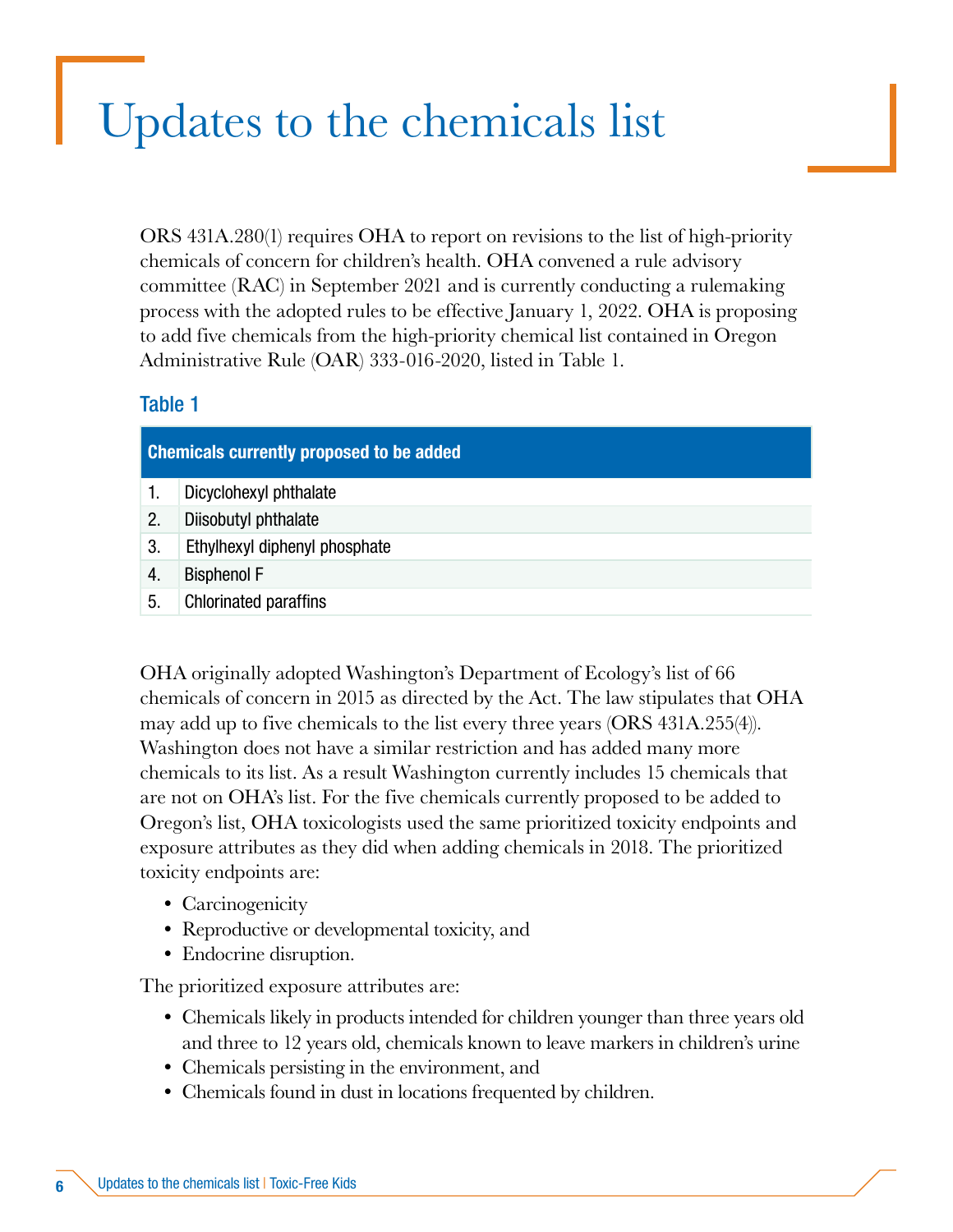This approach aligns with the approach used by Washington in adopting its original and updated lists.

In addition to these criteria, for the current 2021 proposed chemical additions, OHA reviewed manufacturers' reports of chemicals to the multistate reporting system used by both states, the High Priority Chemical Data System (HPCDS). OHA is proposing to add chemicals most frequently reported to HPCDS under Washington's law that is not on OHA's list that also meets the toxicity and exposure criteria above.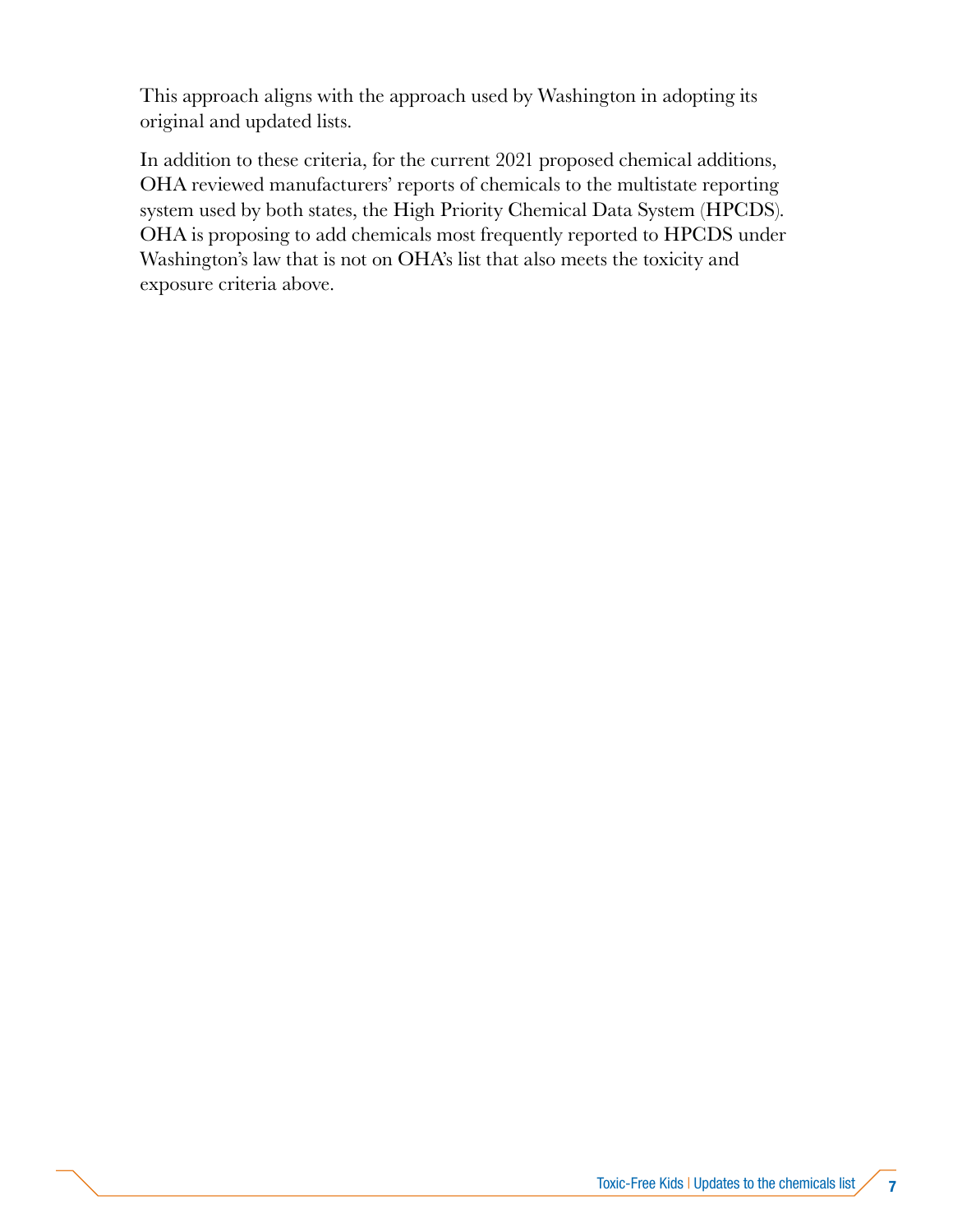## <span id="page-7-0"></span>Summary of reporting to date

To date, OHA received reports from 161 manufacturers that produce children's products containing a chemical of concern and were sold or offered for sale in Oregon in 2017 through 2019. Manufacturers reported products in 244 product categories. A "product category" identifies items that serve a common purpose, are of a similar form and material and share the same set of attributes such as "toy truck, non-powered." The Act does not require reporting by brand name, model, or style.

Manufacturers made 7,759<sup>1</sup> distinct reports of chemicals in product components. The reports included:

- Type of product component
- The name of the chemical of concern in the component
- The function of the chemical in the final product
- The age group of a child for which the product is intended  $(0-3; 3-12; 0-12)$ years-old), and
- One of five categories of the chemical's concentration in the component.

Based on information submitted to date, approximately 76% of reports are for products only subject to the reporting requirement, while the remaining approximately 24% of reports are for products requiring removal or waiver by January 2022 (products for children less than age three, intended to go in the mouth and children's cosmetics).

Reporting for the January 1, 2020, due date was less than that received for the 2018 due date (3,032 for 2020 compared to 4,727 for 2018). OHA initiated compliance efforts in Spring and Summer 2020 to remind manufacturers of their obligation to report. Unfortunately, these efforts coincided with COVID pandemic-induced workplace shutdowns worldwide. Several manufacturers reported furloughs of the staff responsible for reporting. OHA's compliance efforts brought the proportion of component-level reports made for the 2020 due date to 61% of those reported for the initial one of January 2018.

As of September 30, 2021, five manufacturers reported either an across-the-board removal of high-priority chemicals from previously reported children's products or a cessation of selling such products in Oregon in 2018 and 2019. We anticipate these actions from other manufacturers that previously reported children's products containing chemicals of concern by the January 1, 2022 deadline.

<sup>1</sup> Included are 192 component-level reports made by seven manufacturers directly to OHA per OAR 333-016-2060(8). These reports are not included in the HPCDS. OAR 333-016-2060(8) allows manufacturers who have previously reported categories of children's products, but have not made any changes to the reported chemical makeup of such products, to report directly to OHA.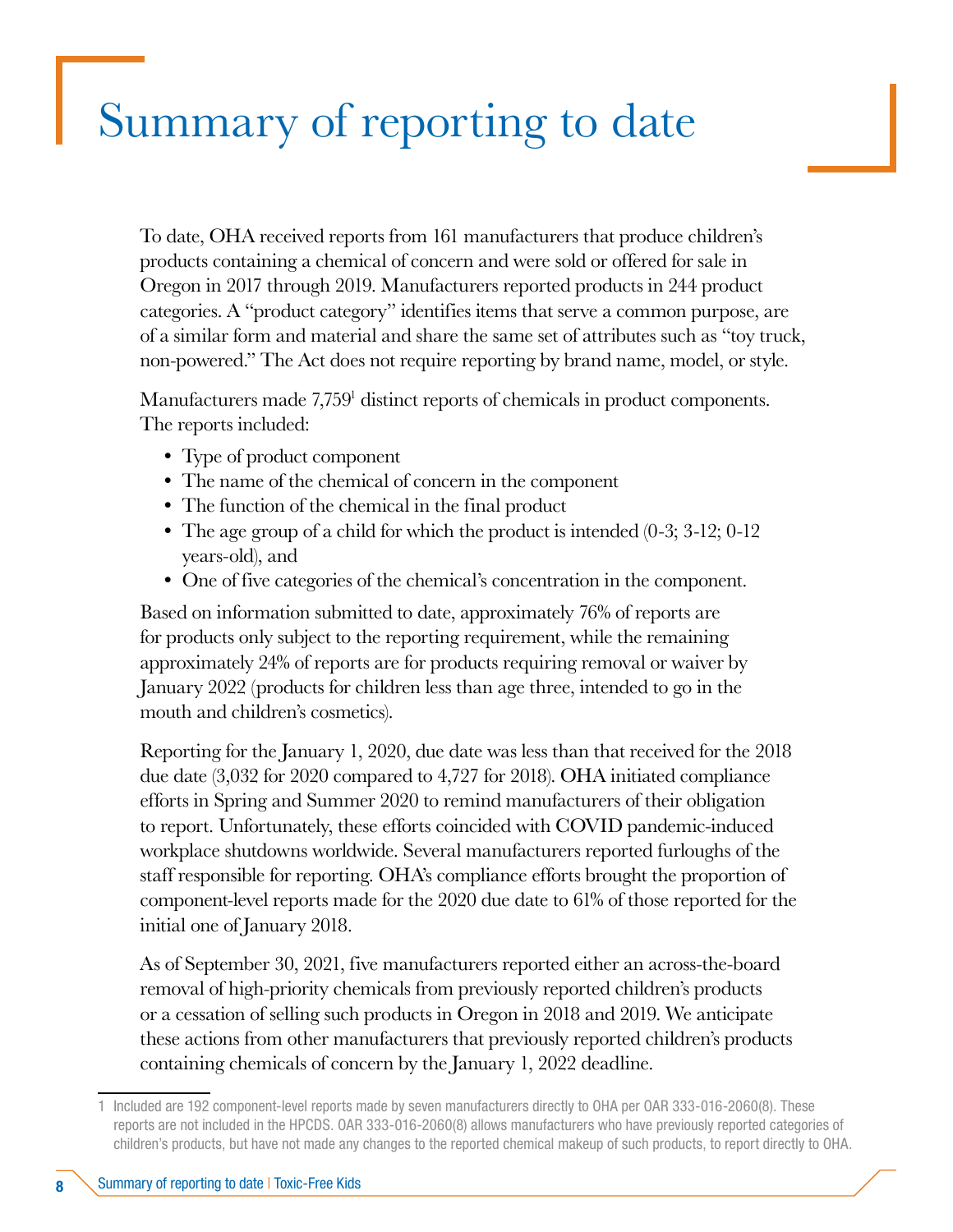# <span id="page-8-0"></span>Summary of chemicals reported

The Act requires OHA to report on the amounts of high-priority chemicals of concern for children's health used in children's products, by product category, and the total number of and most frequently disclosed chemicals of concern used in children's products. Among the 7,759 component-level reports submitted, Table 2 displays the ten most frequently reported chemicals of concern.

#### Table 2

| <b>Rank</b> | <b>Chemical of Concern</b>      | <b>Chemical Abstract Service No.</b> |
|-------------|---------------------------------|--------------------------------------|
| 1.          | Antimony and antimony compounds | 7440-36-0                            |
| 2.          | Ethylene glycol                 | $107 - 21 - 1$                       |
| 3.          | Methyl ethyl ketone             | 78-93-3                              |
| 4.          | <b>Styrene</b>                  | $100 - 42 - 5$                       |
| 5.          | Cobalt and cobalt compounds     | 7440-48-4                            |
| 6.          | Ethylbenzene                    | $100 - 41 - 4$                       |
| 7.          | Toluene                         | $108 - 88 - 3$                       |
| 8.          | Formaldehyde                    | $50 - 00 - 0$                        |
| 9.          | Di-2-ethylhexyl phthalate       | $117 - 81 - 7$                       |
| 10.         | Arsenic and arsenic compounds   | 7440-38-2                            |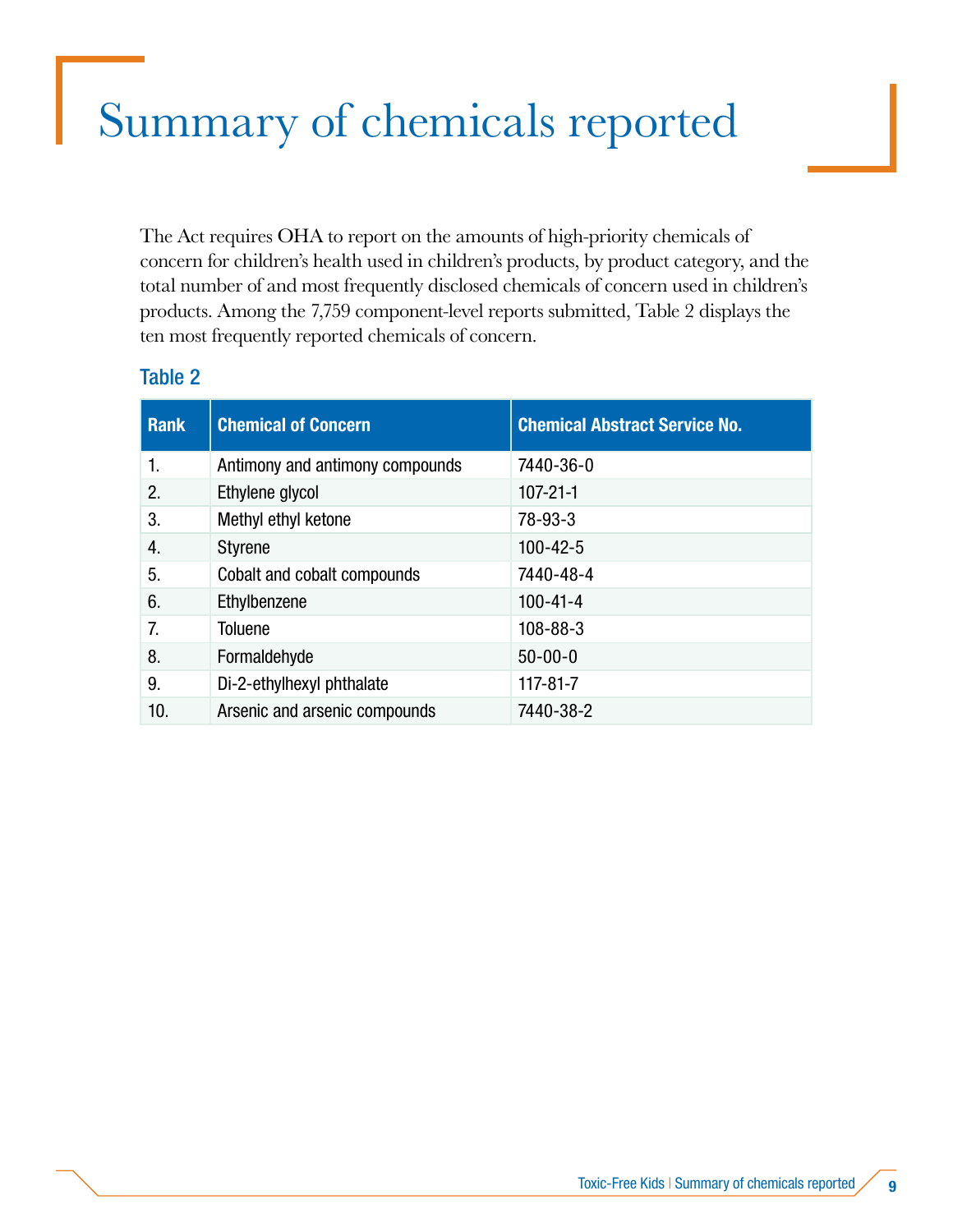#### <span id="page-9-0"></span>Potential for children's exposure to chemicals of concern

The Act asks OHA to report on the potential for exposure to chemicals of concern in children's products based on the number of children's products sold or offered for sale, likely chemical exposure routes and typical product use patterns. Currently, OHA is not able to determine children's potential for exposure to chemicals of concern in these products because the Act does not require manufacturers to report the exact amount of the chemical in the children's product. Instead, it requires reporting the amounts of a chemical with a range of concentrations. Information on exposure routes and use patterns are also currently not required to be reported. All this information would be required to evaluate the potential for chemical exposure.

In the next phase of the program, manufacturers will be required to remove or substitute chemicals of concern from a subset of reported products (products that are intended to go in the mouth, children's cosmetics, or intended for children under three years of age). The assessments required in this phase of the program may yield data that allow OHA to evaluate potential chemical exposures from some children's products sold in Oregon. Rulemaking for this last phase of program development:

- Commenced in May 2019
- Concluded in Spring 2021, and
- Was in advance of a January 1, 2022 statutory deadline for manufacturers to substitute or remove the chemicals of concern from targeted products or obtain a waiver.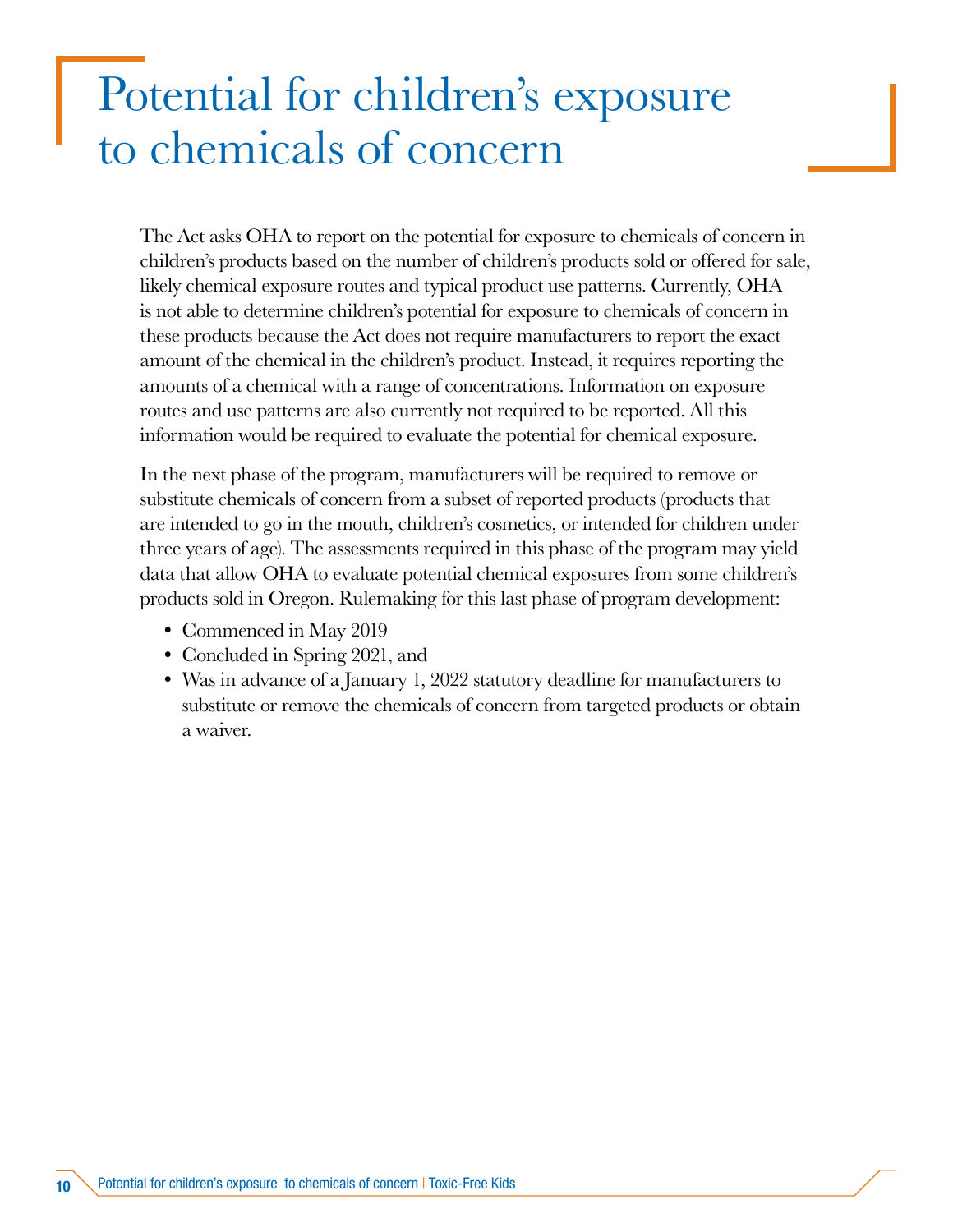#### <span id="page-10-0"></span>Recommendations for reducing exposure to chemicals of concern and compliance challenges

The Act calls on OHA to provide recommendations for ways to limit, reduce or prevent exposure to chemicals of concern based on an analysis of the data collected under the program. Data submitted to date do not support the formulation of such recommendations. As noted above regarding evaluating the potential for children's exposure to chemicals of concern, information OHA receives in the next phase of program implementation (chemical removal, substitution, or waiver) may provide data to support the development of recommendations.

However, based on OHA's experience to date implementing the Toxic-Free Kids Act, OHA can recommend modifications to the Act to reconcile conflicting directives in the Act. The conflicts and recommended changes, which in two cases have the potential to reduce children's exposure to chemicals of concern, include:

- Conflict: The Act limits Oregon's ability to maintain consistency between OHA's list of chemicals of concern and Washington's list, thus limiting Oregon's ability to reduce or eliminate children's exposure to chemicals of concern and requires manufacturers selling products in both states to meet differing reporting requirements.
- **Recommendation:** Remove the limitation allowing OHA to add to the list of high-priority chemicals of concern for children's health by only five chemicals every three years; this change would permit OHA to align its list with Washington's longer list, reduce children's exposures to a greater number of chemicals of concern, and set consistent reporting requirements for manufactures selling children's products in Oregon and Washington. Washington's list currently numbers [85] compared to Oregon's [68].
- **Conflict:** The Act limits OHA's ability to comply with the direction to make available data on children's products containing chemicals of concern that is searchable and accessible to the public.
- **Recommendation:** Amend the Act to require manufacturers to report children's products by brand name and product model rather than general product categories as the Act currently requires (e.g., "toy car, non-motorized"). This change would make it possible for a consumer to look up information about a specific product, including whether the product contains a high-priority chemical, make purchasing decisions that may reduce a child's exposure to the chemical, and allow OHA to ensure information is accessible to people with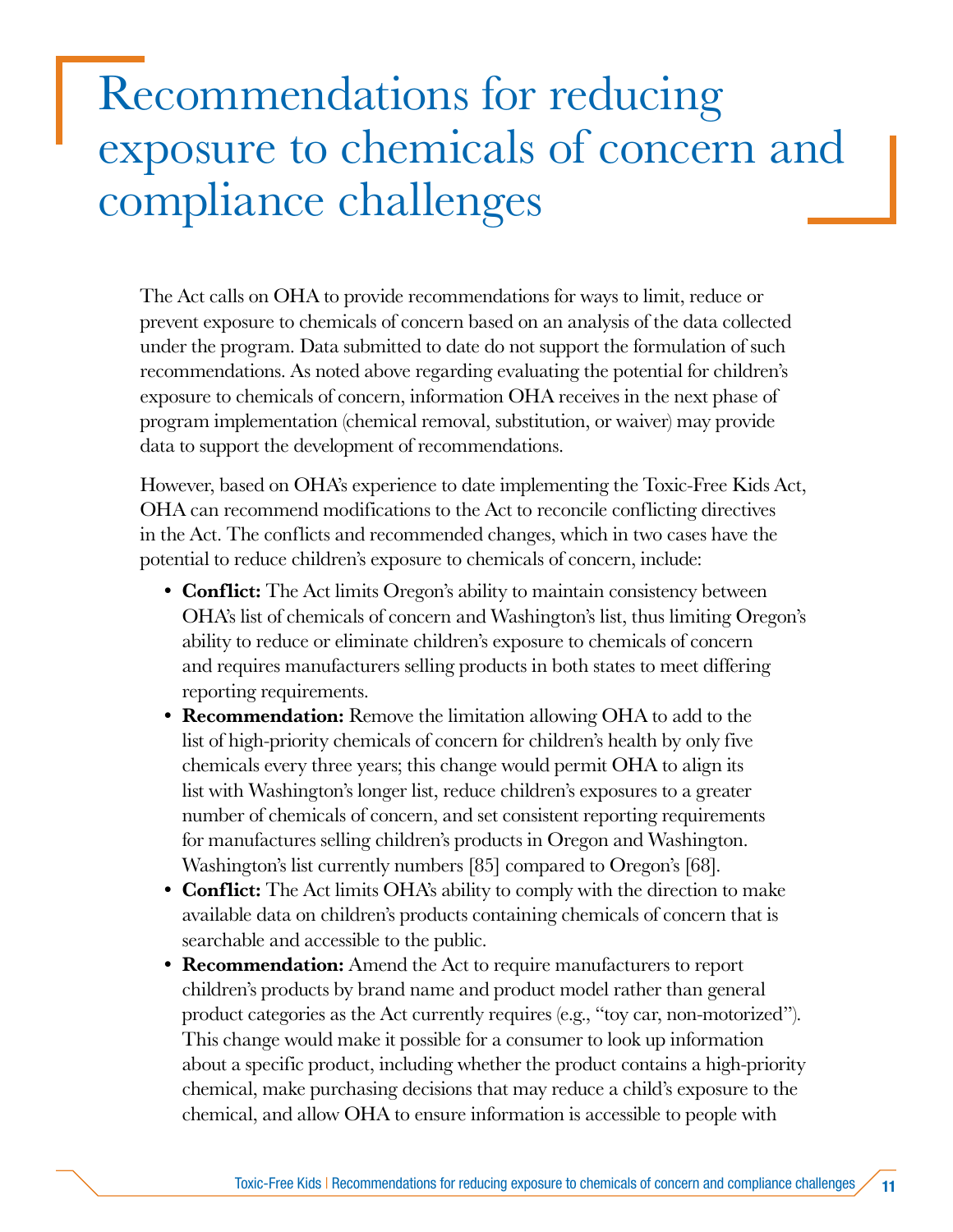a wider array of literacy levels and comprehension of chemical information. Manufacturers reporting to Vermont's Chemical Disclosure Program for Children's Products are currently required to provide this information. This would not increase costs to manufacturers reporting to Oregon, since reporting fees are levied per chemical, not per product.

- Conflict: The Act limits Oregon's ability to align the biennial reporting date with Washington's program.
- Recommendation: Change the Biennial Notice due date for reporting years from January 1 to January 31; this would align with the due date of annual reporting for Washington's Children's Safe Products Act and give manufacturers additional time needed to report after the busy holiday season.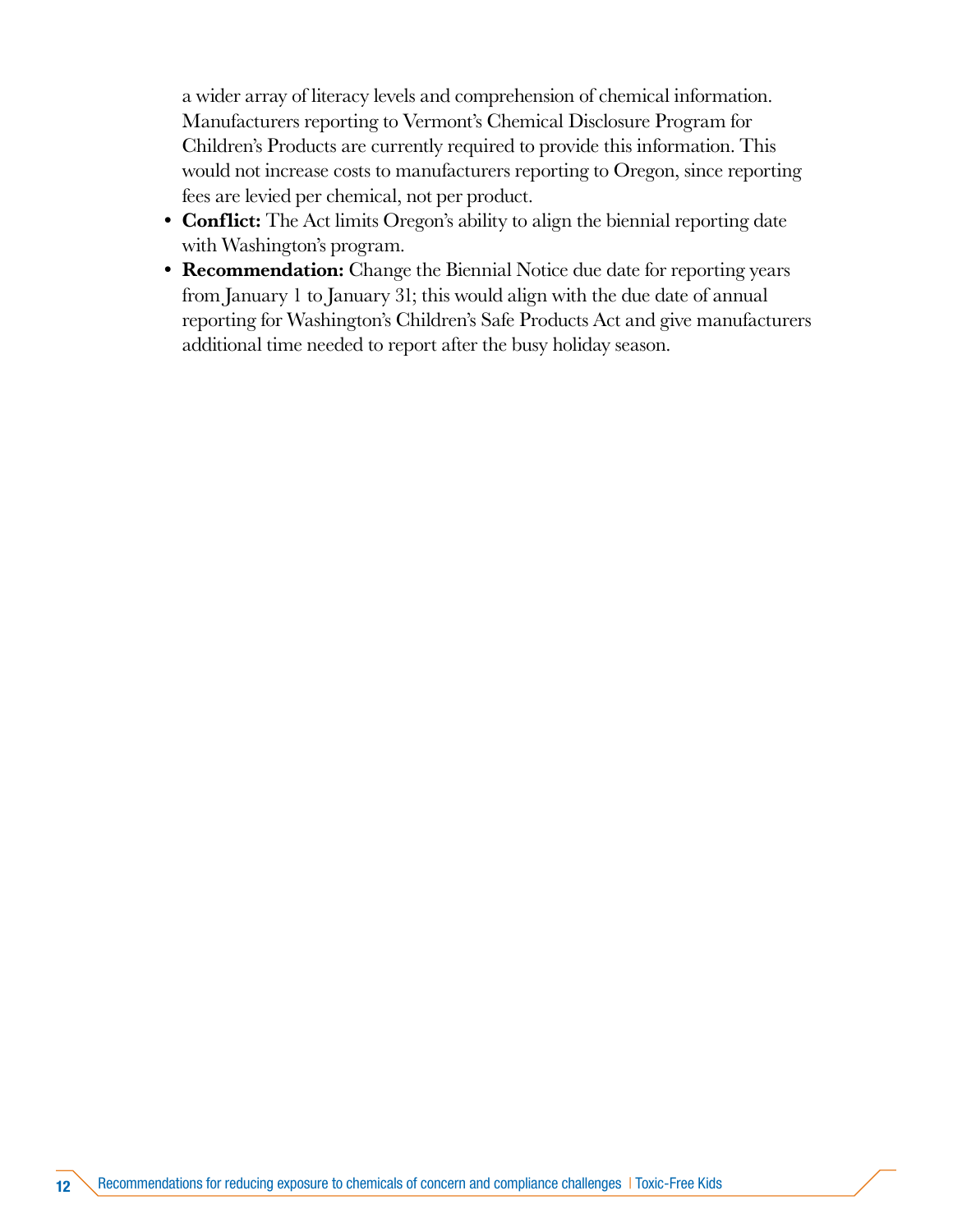# <span id="page-12-0"></span>Completed and current rulemakings

Since the Act's passage in 2015 OHA has convened several Toxic-Free Kids rulemaking advisory committees (RACs). Each RAC allows the public and partners, including affected companies, to give input and suggestions during the development of new rules, including on their fiscal impact.

The RACs for the Toxic-Free Kids Act have included representatives from several large national and Oregon-based manufacturers and retailers of children's products, trade associations, advocates for child-toxics reduction, and representatives from state and local government agencies concerned with toxics reduction.

The following rulemakings have been completed or are in progress:

- Phase 1 (September 2015 December 2015)
	- » Adopted High Priority Chemicals of Concern for Children's Health list in rule effective December 29, 2015
	- » Adopted the same list in effect under Washington's similar law, as directed by statute
	- » Set forth criteria for updating the list
- Phase 2 (April 2016 December 2018)
	- » Established January 1, 2018 reporting deadline, information required for reporting and exemption requests, and penalties for noncompliance with the reporting requirement
	- » Adopted reporting requirements and exemption process in rules effective December 1, 2016 and February 1, 2017
	- » Updated list of chemicals of concern and clarified enforcement procedures effective January 1, 2019
- **Phase 3** (May  $2019 \text{March } 2021$ )
	- » Detailed requirements for removal, substitution, or waiver process for high-priority chemicals from certain children's products (those intended for children younger than age three, intended to go in the mouth, or children's cosmetics) by January 1, 2022. Provides criteria and process for requesting exemption from removal or substitution of high-priority chemicals.
	- » Modified previously established rules to clarify them.
	- » Most technically challenging phase of program development, unique nationally.
	- » COVID pandemic caused extended timeline for rule development and adoption.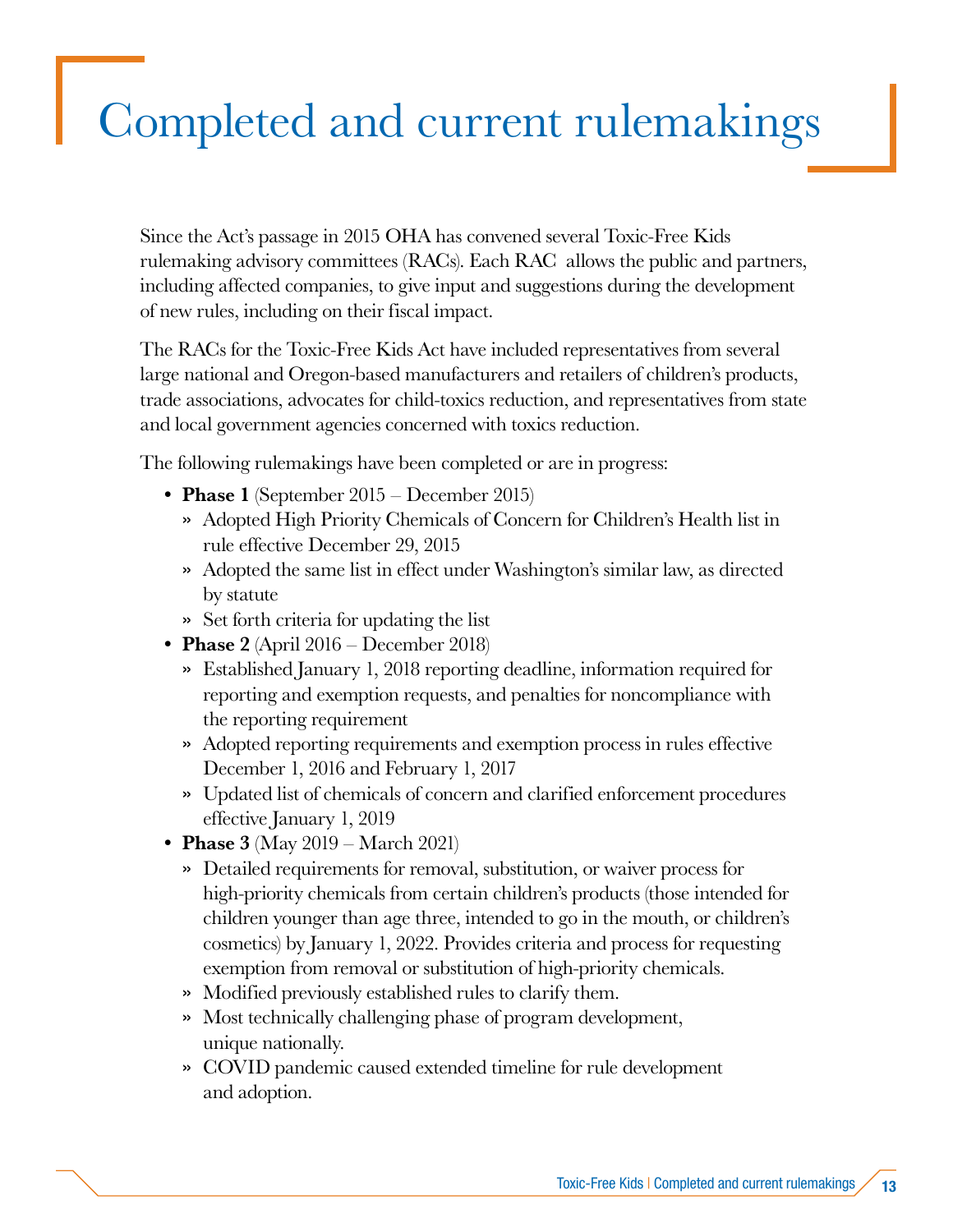- Temporary Rule for Biennial Notifications (August 2021)
	- » Makes clear how manufacturers calculate and report concentrations of highpriority chemicals for reports due on or after January 1, 2022.
	- » Aligns with Washington's method.
- Triennial Review of High Priority Chemical List and Biennial Notification Rule (September 2021 – December 2021)
	- » Five additional chemicals added to High Priority Chemicals list.
	- » Permanent rulemaking for Temporary Rule for Biennial Notification adopted August 2021.
	- » Both became effective January 1, 2022.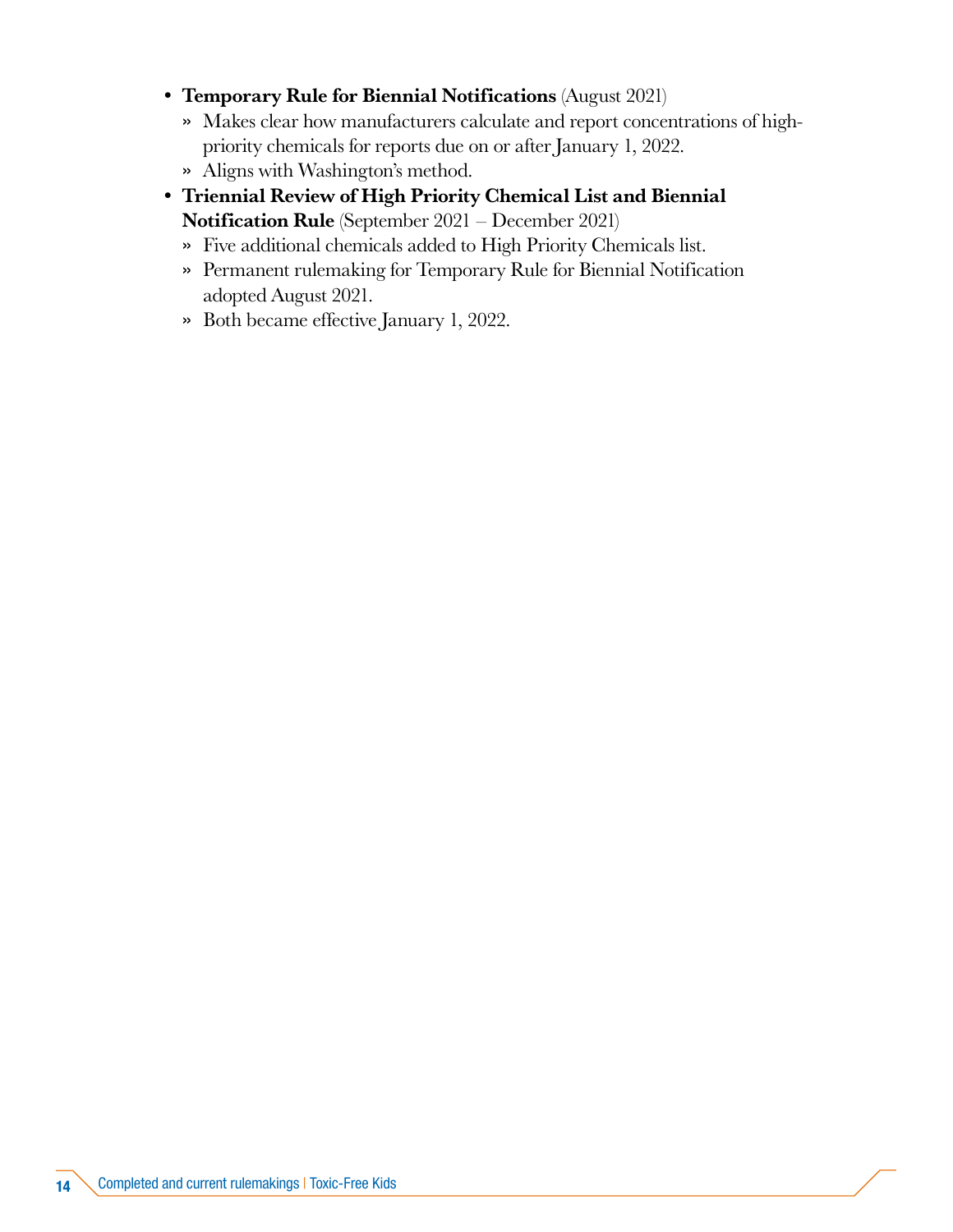#### <span id="page-14-0"></span>Exemptions from reporting requirements

Certain children's products regulated by the Act may have one or more chemicals of concern present as a contaminant that is a byproduct of the manufacturing process, not because it was intentionally added. In such cases, the Act allows a manufacturer or trade association to seek an exemption from the Act's notice requirements. Such exemption requests must be accompanied by a written manufacturing control plan (MCP) that describes how the manufacturer will minimize the contaminant in the product. If an exemption request is not approved for failure to meet criteria in rule, a manufacturer may resubmit the request one time without paying an application fee (fees paid to technical consultants for review still apply). OHA developed a guidance document for the exemption process and MCPs with input from RAC members and states with established programs (Washington and Vermont).

House Bill 5027 (2017) authorized OHA to charge a fee for exemption requests, as well as a \$200/hour consultant fee paid to environmental engineering experts to perform technical evaluations of exemption requests.

Since the Program's inception, OHA received 12 exemption requests and approved 10. The remaining two were not approved for lack of sufficient information provided by the requestors. OHA has received no further exemption requests.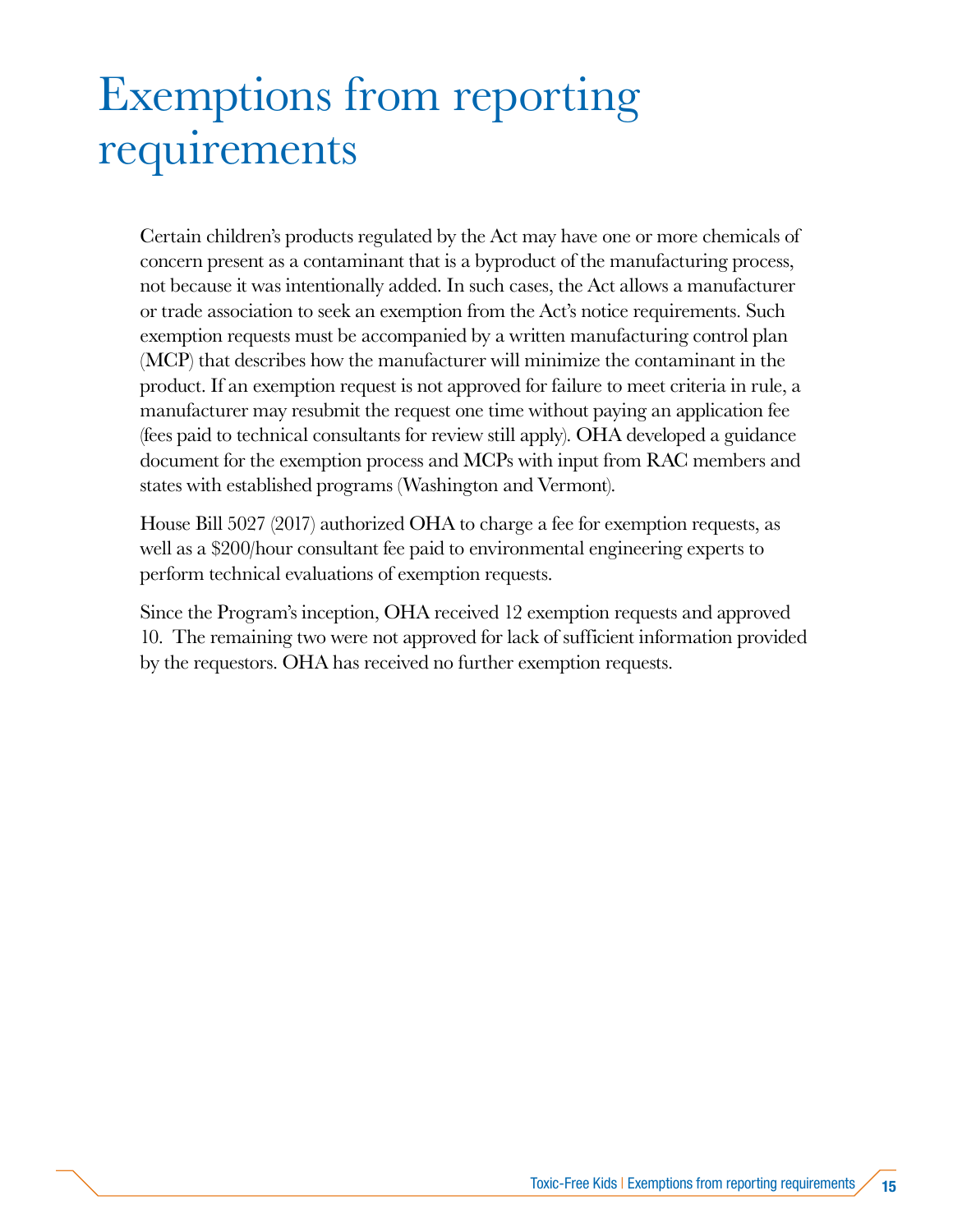#### <span id="page-15-0"></span>Online reporting system

The Act states that manufacturers (or trade associations working on their behalf) must provide biennial notice of regulated children's products containing chemicals of concern to OHA and that the resulting data must be searchable and accessible to the public. The Act did not set a deadline or provide funding for this system, but it did allow for biennial notices to the Interstate Chemicals Clearinghouse (IC2), instead of to OHA, and called for a multistate reporting system that allows manufacturers to report once and satisfy the requirements of multiple states with similar programs. IC2 is an association of 15 state and local government agencies that "promote a clean environment, healthy communities and a vital economy by use of safer chemicals and products."

In 2016, OHA secured an Environmental Protection Agency grant allowing OHA to contract with IC2 to develop the High Priority Chemicals Data System (HPCDS), which went live in early December 2019 and in time for the January 1, 2020 reporting due date. HPCDS includes a public-facing data portal to allow Oregonians to review data submitted by manufacturers. The multistate HPCDS is used by manufacturers to report children's products under Oregon's law, and Washington's Children's Safe Products Act. Reported data for both states may be reviewed at <https://hpcds.theic2.org/Search>. The HPCDS is expected to add reports under similar laws of Vermont and New York in the future.

However, as noted above in the section discussing OHA's recommendations for ways to limit, reduce or prevent exposure to chemicals of concern, while the HPCDS makes the raw data on chemicals in categories of products available to the public, under the Act's current requirements, manufacturers are not required to include information on the product name and model associated with the categories of products reported. Aligning Oregon's program with the requirements of Vermont's and New York's children's products reporting laws would make information accessible to the public in a form they can use to inform decisions about purchases.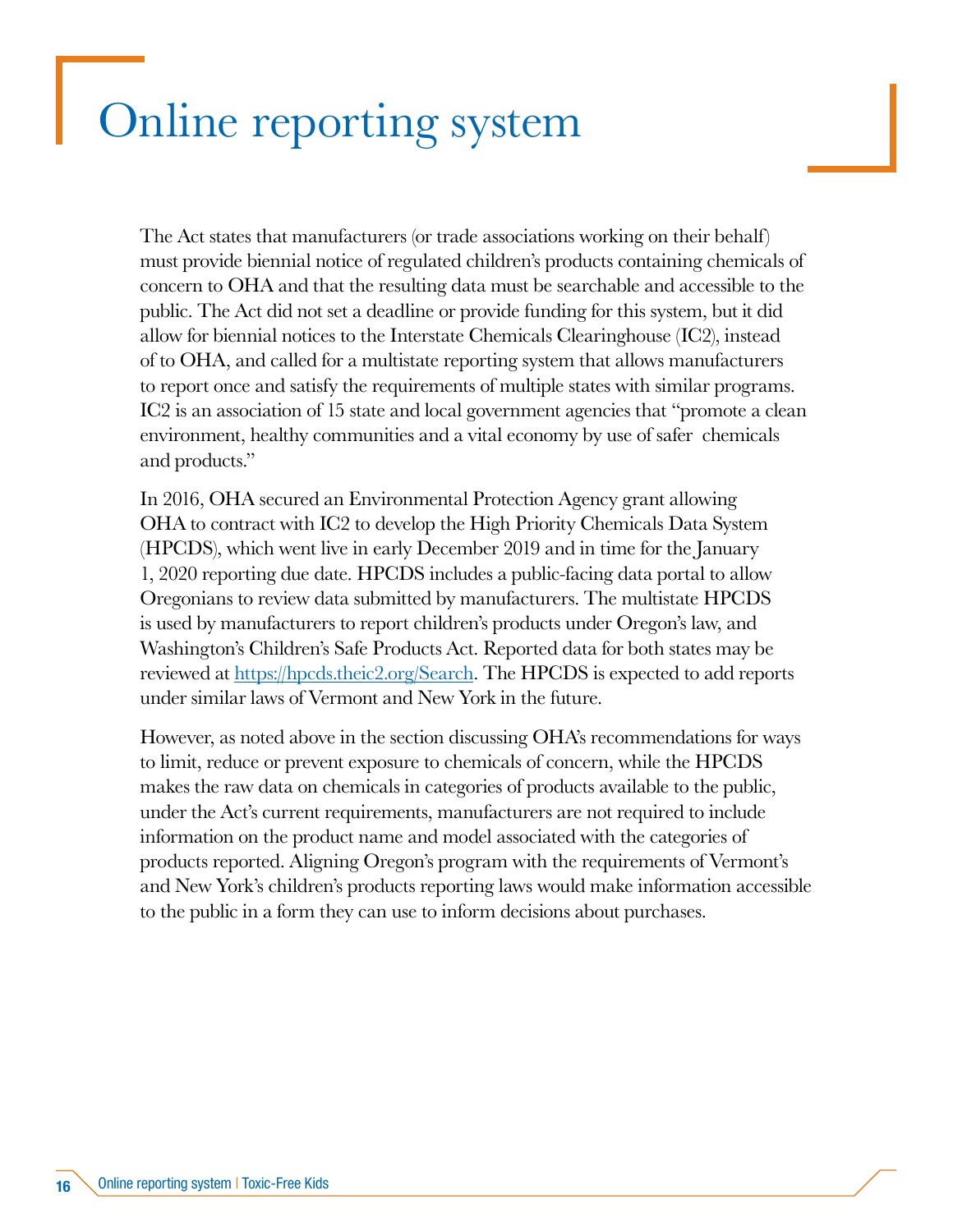## <span id="page-16-0"></span>Conclusion and future priorities

OHA's actions to date have focused on developing the foundational program elements to implement the Toxic-Free Kids Act, and the agency has met all statutory deadlines with robust participation by partners. The program's priorities ahead include:

- Concluding current rulemakings to clarify reporting requirements and carry out the triennial chemical list review required by the Act.
- Setting up procedures to review requests for the removal of high-priority chemicals from certain children's products (intended to go in the mouth, children's cosmetics, marketed for children under age 3) or their replacement with a less hazardous substitute.
- Conducting outreach and education and, when necessary, enforcement actions to achieve manufacturer compliance with program rules now that all major components of the Toxic-Free Kids Program have been adopted in rule.